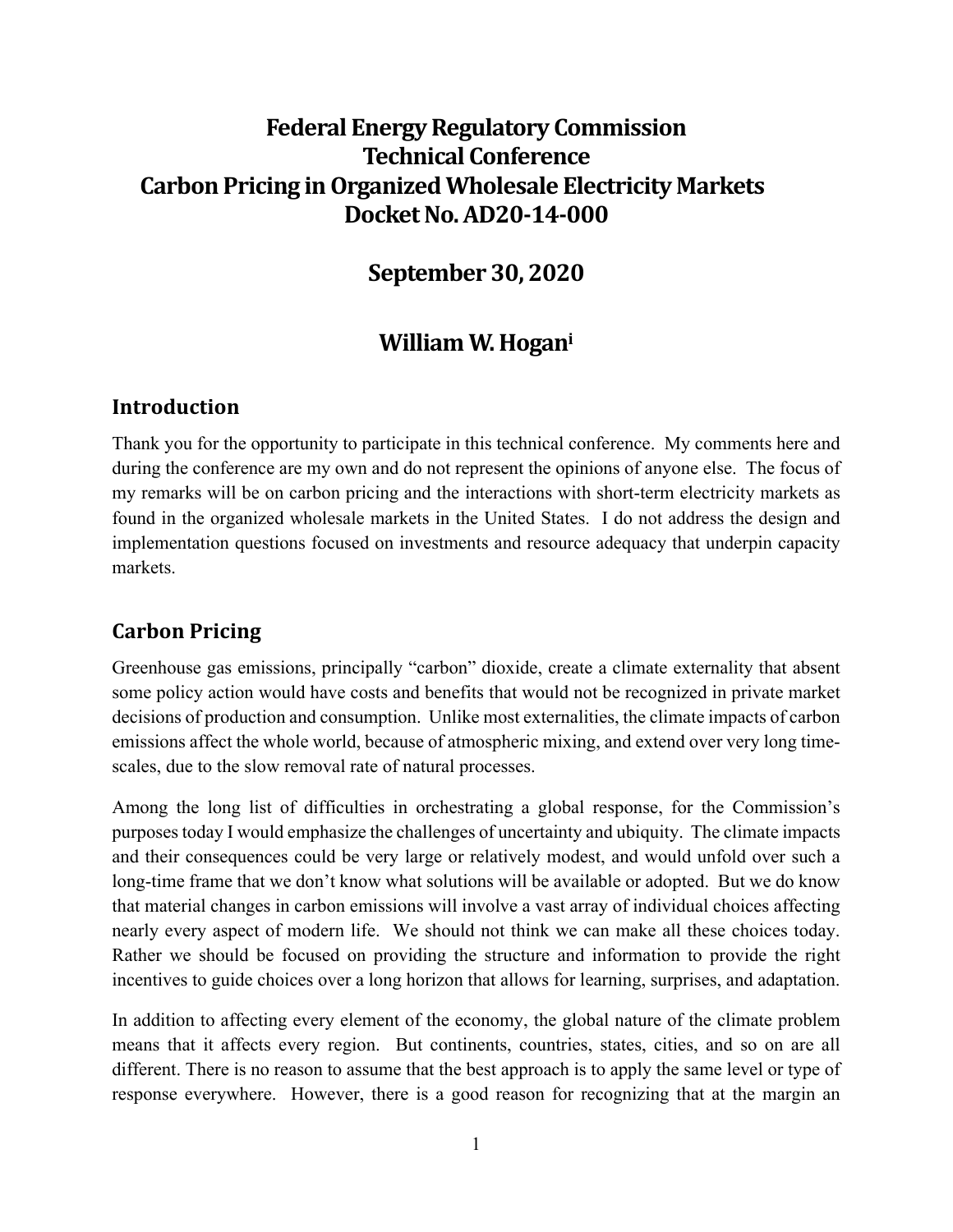efficient approach for the world would have the same marginal cost of mitigation everywhere. There is no target level of emission reduction, and certainly no uniform target level, that should apply everywhere. However, the efficient marginal condition balancing marginal mitigation cost against the price of carbon should apply everywhere.

These conditions call out for common carbon pricing. For all the usual reasons, pricing can influence many and varied individual decisions in ways that mandates and standards cannot. Although it is difficult to determine the target price of carbon, this task is far easier than prescribing all the individual mitigation responses. On an optimal mitigation path, this common price is the social cost of carbon. (National Academy of Sciences, 2017) Actions which cost less than this price would be supported. Actions which cost more than the carbon price, would not be supported or would need some additional justification.

By itself, carbon pricing would not be sufficient. For example, the usual arguments apply with great force that there is a Research, Development & Demonstration (RD&D), but not Deployment, externality that calls for a greatly expanded role for government funding for organizations such as ARPA-E seeking major technology breakthroughs that could transform the world. (National Academy of Sciences, 2016)

In this sense, pricing carbon is necessary. And carbon pricing focuses on the right problem.

## **Efficient Carbon Pricing and Electricity Market Design**

The Commission has the sometimes lonely responsibility to support and advance efficient electricity markets. Under the principles of open access and non-discrimination, efficient markets facilitate competition to provide better operations and investment.

The special features of the electricity system require more central coordination than other markets. (Hogan, 1995) Thus we have the system operators and Regional Transmission Organizations (RTOs) of organized markets. For the real-time market, the basic requirements stand on the framework of bid-based-security-constrained-economic-dispatch with locational prices. (Hogan, 2019) After sometimes painful experience, these basic elements appear in all the organized electricity markets in the United States, and they are continuously adapting and expanding to meet new challenges.

In principle, this market design can accommodate many changes in the technologies and operating practices in the market. For example, the underlying theory still applies even with increasing levels of intermittent resources. With a focus on first principles, the electricity market design is robust in theory and has worked well in practice.

Actual implementations of the market design have included certain simplifications that have become more problematic over time. Independent of its interest in carbon pricing, the Commission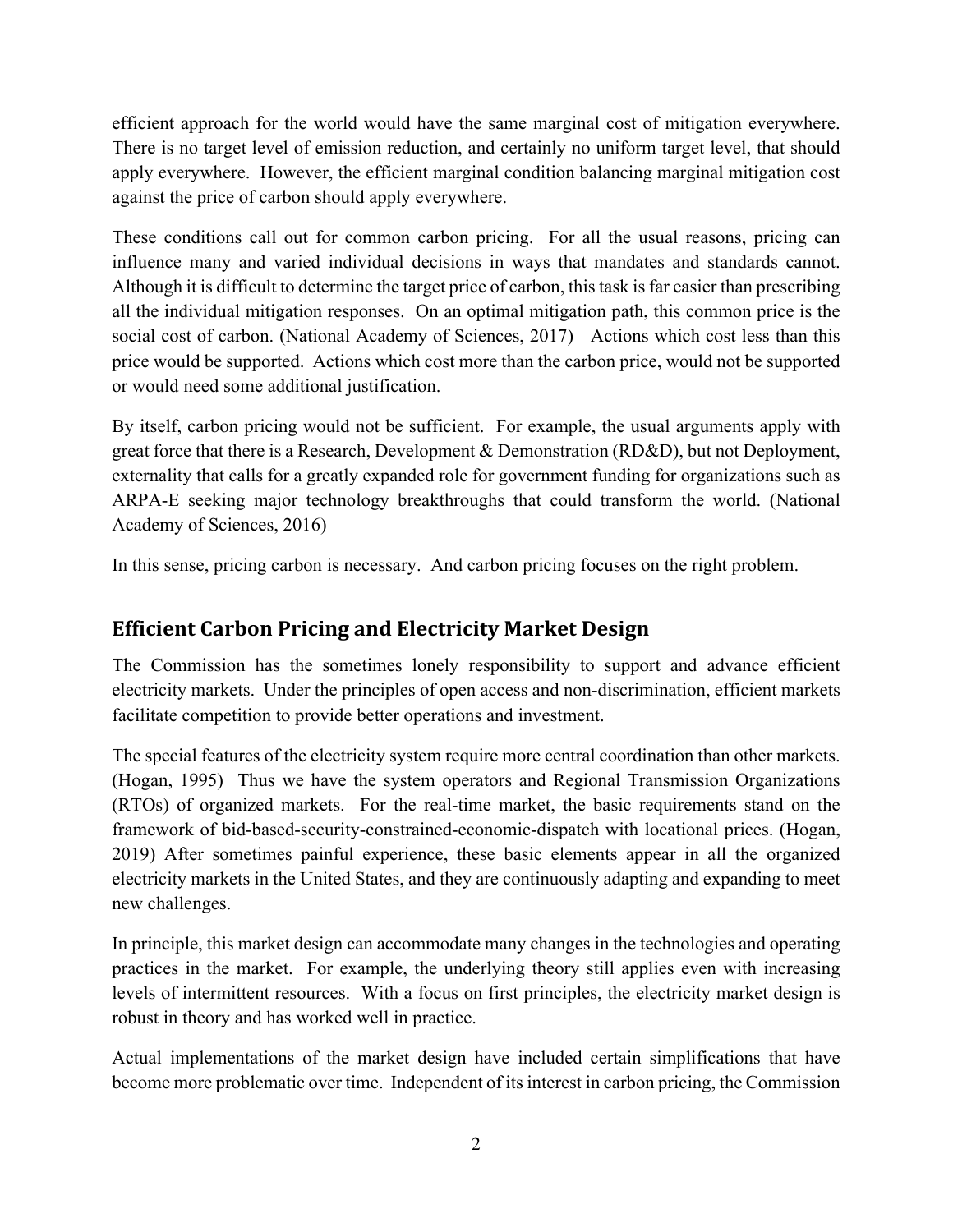should increase its efforts to develop and expand efficient market improvements. I would emphasize three areas that need further action by the Commission.

First, it is widely recognized that a major missing piece has been the demand participation assumed in the underlying theory but largely missing in practice. Here I am referring to demand that voluntarily bids into the market and pays for the power consumed. This is not the same as the myriad approaches to demand response where the idea is to be paid for the difference between actual consumption and some counterfactual.

Second, one of the flaws in the early market design was inadequate scarcity pricing, such as for operating reserves. This is closely connected to the lack of demand participation, in part because of a chicken-and-egg problem: without adequate scarcity pricing there is not enough incentive for demand participation.

Third, the changing dynamics of dispatch interacting with increased intermittent load invalidate the simplifying assumption that individual dispatch intervals can be evaluated and priced separately. Although full separability was never true in practice, increased attention to multiperiod pricing is becoming more important as part of supporting flexibility and short interval responses.

The Commission is aware of these issues. (Federal Energy Regulatory Commission, 2020) However, steady improvements in the implementation of real-time market design, dispatch and pricing, are increasing in importance, and these improvements would complement efforts to expand carbon pricing.

Given an efficient electricity market design, which design elements would need to be modified to accommodate efficient carbon pricing?

None.

Paying for carbon emissions at the common carbon price would become part of the variable costs of generation that are part of the generation offers, are included in the dispatch optimization, and determine the locational power prices. This is already done under the cap-and-trade program of the Regional Greenhous Gas Initiative (RGGI). The market works and the system operator takes on no responsibilities for managing carbon pricing or revenues.

Supporting and improving efficient electricity market design under the principles of open access and non-discrimination is a primary Commission responsibility. The changing mix of energy technologies enhances the importance of the task, but does not change the fundamentals. So too with efficient carbon pricing. The Commission should not lose sight of these fundamentals.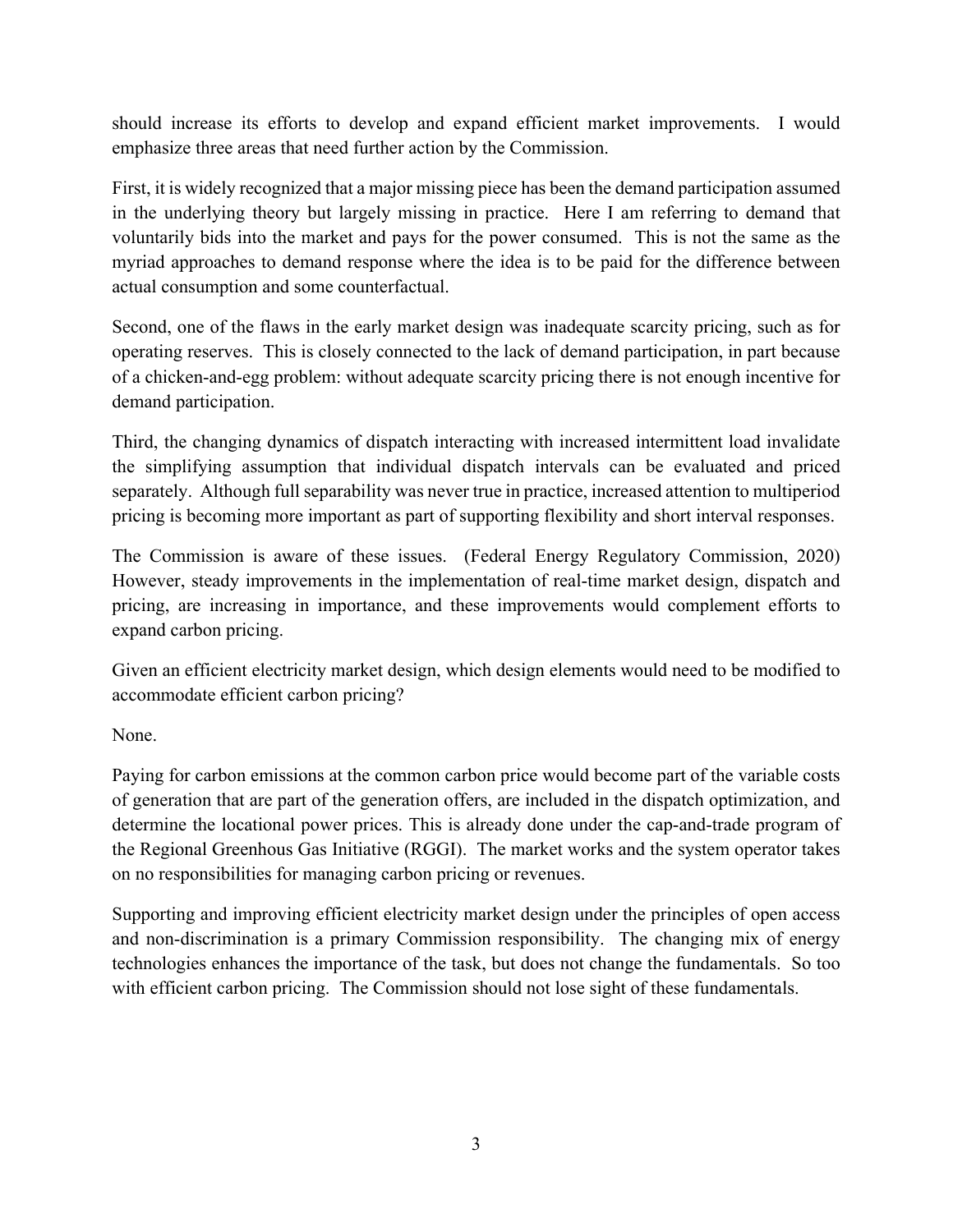#### **Second Best or Conflicting Policies**

The perfect is the enemy of the good. Implementation of efficient carbon pricing, with a common price everywhere, will not be here soon. Some carbon pricing is probably better than no carbon pricing, although even this is not always true in such second-best situations. And as states and regions proceed, the Commission faces the reality of inconsistent, even conflicting carbon pricing and related policies. The questions asked of this technical conference reflect the challenges of conflicting polices rather than the problem of carbon pricing per se. Efficient carbon pricing should require no changes in the electricity market design. But conflicting carbon policies may be a different matter.

It is clear that the appropriate response by the Commission will depend on the particulars of the case at hand. The appropriate policy may well require border adjustments that would have to involve the RTO. (Butner *et al.*, 2020) These border adjustments could address prices for net imports, as in (Newell *et al.*, 2017), or quantity constraints, as in (PJM Carbon Pricing Senior Task Force, 2020).

An important general guideline would be to articulate as best we can the relevant objectives and how to mitigate any harms of the conflicting polices. This will depend in part on the selection of a counterfactual for reference and the definition of the harms to be addressed.

For example, consider the Commission's questions on "leakage--wherein carbon pricing causes internal resources to become less competitive compared to external resources, thus shifting production to emitting resources that are outside the carbon pricing region." The comparison is with the case of no carbon pricing. Whether this is good or bad would depend on the resource mix of the two regions. For example, if the internal resources were coal and the external resources were natural gas, the leakage could be seen is part of the solution, not part of the problem. If the comparison were with the case of efficient carbon pricing everywhere, then the problem might be seen as too little leakage. From this perspective, the approach of RGGI of not trying to mitigate leakage may be the best response.

For its own benefit, the Commission should be clear about the counterfactuals and different objectives. The issues are often confusing. Consider the case of the Western Energy Imbalance Market (EIM). (Hogan, 2014) Here the situation is different than RGGI, where generators outside the RGGI region are not part of the cap-and-trade program. By contrast, the cap and trade program administered by the California Air Resources Board (CARB) includes external resources. A central difficulty for this design is that it requires identifying the real-time generation sources providing power to import into California. On an integrated electrical network, this is impossible other than as a fictional accounting exercise that selects deemed resources as the providers. The resulting concern is with so-called "resource shuffling" where deemed contract accounting changes but the physical dispatch is the same.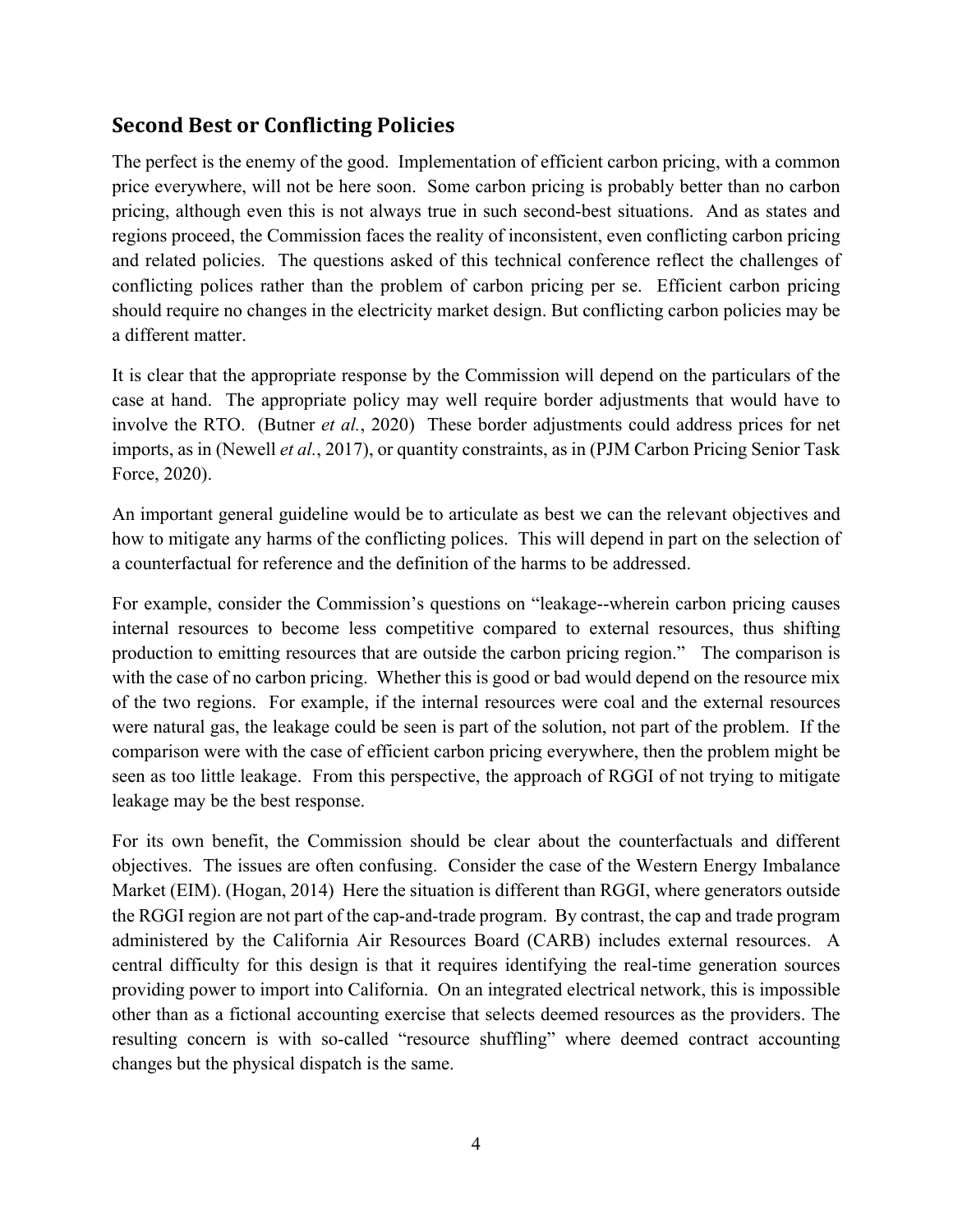Resource shuffling, changing the deemed mix of net imports, is not the same thing as leakage, changing the level of net imports. Which is a problem, and which is a solution, depends both on the facts at hand and the counterfactual used to evaluate the policy. For example, setting the counterfactual as efficient carbon pricing, for the CARB cap-and-trade system, leakage could be a problem but resources shuffling is part if the solution of mitigating the harm of conflicting carbon policies. Mitigating the harm requires explicit treatment of carbon under the dispatch and pricing of the EIM design. (Hogan, 2017)

The resource shuffling concern illustrates a related problem for the Commission. Quite separate from market efficiency and mitigating the problems of conflicting carbon polices, the concern with resource shuffling may point to another underlying objective. Although the discussion is confusing, it is clear the California parties would rather not credit emission-free renewables that have been built outside California under other programs or for other purposes. This is an attempt to discriminate among sources so as to capture the operating profits of generating units whose variable costs are lower than the market price. Viewed in this light, the Commission would surely object that a pricing rule that prevents resource shuffling would violate its non-discrimination policies. From this alternative perspective, again we see resource shuffling as part of the solution given the design of the CARB cap-and-trade system.

More broadly, as usual, the Commission will have to address and articulate the problems from multiple objectives that might be pursued under the inevitable market power states could exercise in manipulating market conditions. As is clear from the debates over capacity markets, the unintended (and sometimes intended) collateral damage can be material.

This would argue for care in making any deviations from the efficient market design principles. Furthermore, the added burden on system operators is a non-trivial concern. The many essential tasks that arise under the efficient market design, unique to electricity markets, already place heavy requirements on the system operators that are well known to the Commission. The bias should be against adding non-essential responsibilities simply because the system operator is conveniently there, when well-enough should left alone. There is much to be said for the RGGI approach. But the CARB cap-and-trade design illustrates a case where some adaptation of the market design might be required.

#### **Conclusion**

The fundamentals of efficient real-time electricity markets are fully compatible with efficient carbon pricing. The most important task for the Commission is to continue its work to improve actual short-term electricity markets to incorporate these fundamentals. The problems for electricity markets, and the environment, arise with inefficient and conflicting carbon pricing policies. Here there may need be some involvement of the system operator in modifying the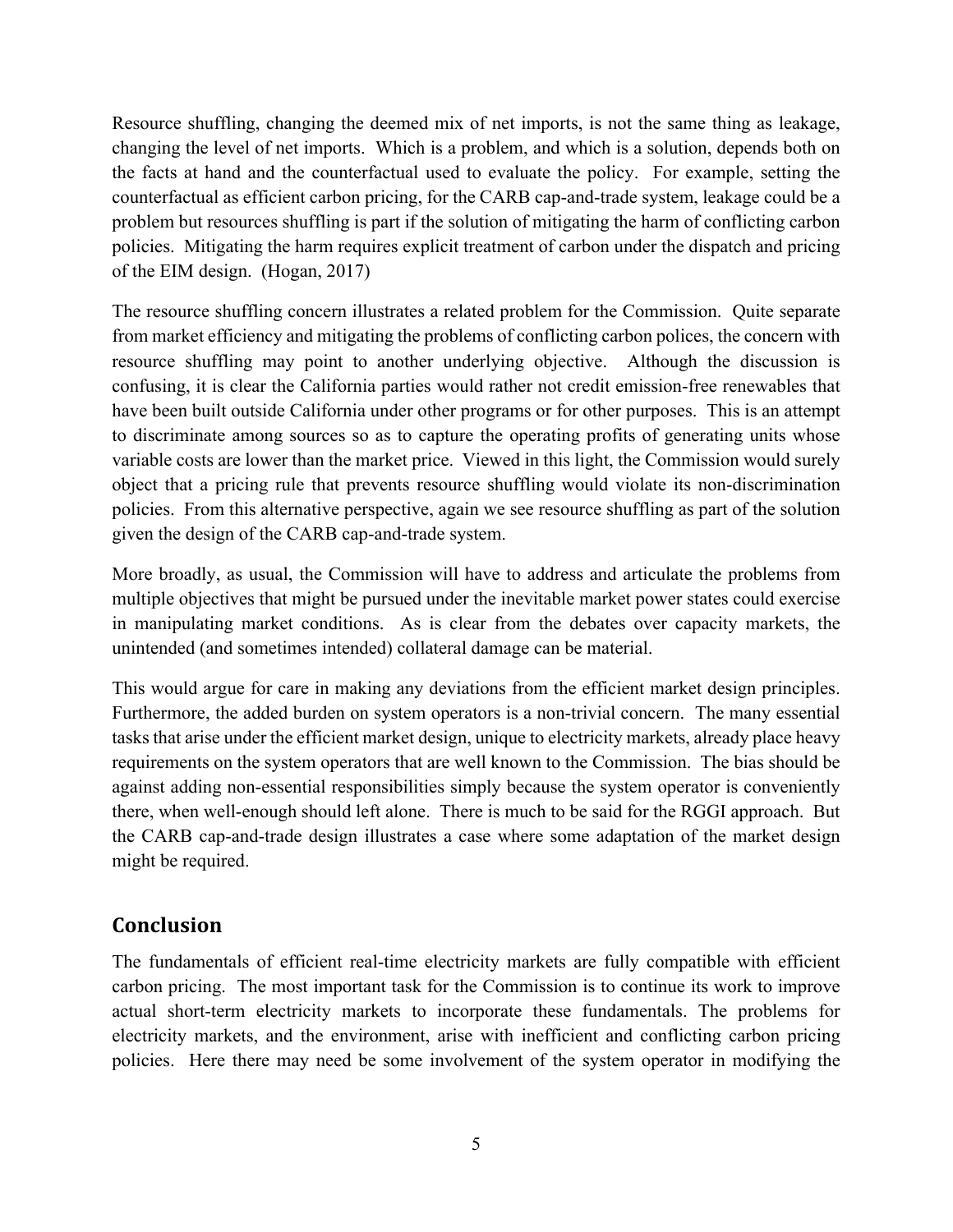dispatch and pricing to address harms and unintended consequences. The details matter, both as to the facts at hand and the objectives of the policy.

#### **References**

Butner, M. *et al.* (2020) *Carbon Pricing in Wholesale Electricity Markets, An Economic and Legal Guide*. Available at: https://policyintegrity.org/publications/detail/carbon-pricing-in-wholesaleelectricity-markets.

Federal Energy Regulatory Commission (2020) 'Order on Proposed Tariff and Operating Agreement Revisions (PJM Reserve Market Proposal), Dockets EL19-00, ER19-1486'. Washington, DC. Available at: https://www.ferc.gov/whats-new/comm-meet/2020/052120/E-3.pdf.

Hogan, W. W. (1995) 'Coordination for competition in an electricity market', *Response to an Inquiry Concerning Alternative Power Pooling Institutions Under the Federal Power Act, Docket No. RM94-20-000*. Available at: https://scholar.harvard.edu/whogan/files/ferc0395.pdf.

Hogan, W. W. (2014) *California Energy Imbalance Market Design*. Available at: http://www.hks.harvard.edu/fs/whogan/Hogan\_EIM\_Comments\_032814.pdf.

Hogan, W. W. (2017) 'An efficient Western Energy Imbalance Market with conflicting carbon policies', *The Electricity Journal*, 30(10), pp. 8–15. doi: 10.1016/j.tej.2017.11.001.

Hogan, W. W. (2019) 'Strengths and Weaknesses of the PJM Market Model', in *Handbook on the Economics of Electricity (Invited Chapter 7: forthcoming)*. Available at: https://scholar.harvard.edu/whogan/files/hogan\_chapter\_7\_handbook\_on\_the\_economics\_of\_ele ctricity\_112619r.pdf.

National Academy of Sciences (2016) *The Power of Change: Innovation for Development and Deployment of Increasingly Clean Electric Power Technologies*. Washington, D.C. doi: 10.17226/21712.

National Academy of Sciences (2017) *Valuing Climate Changes: Updating Estimates of the Social Cost of Carbon*. National Academies Press. doi: 10.17226/24651.

Newell, S. *et al.* (2017) 'Pricing Carbon into NYISO's Wholesale Energy Market to Support New York's Decarbonization Goals'. Brattle Group. Available at: